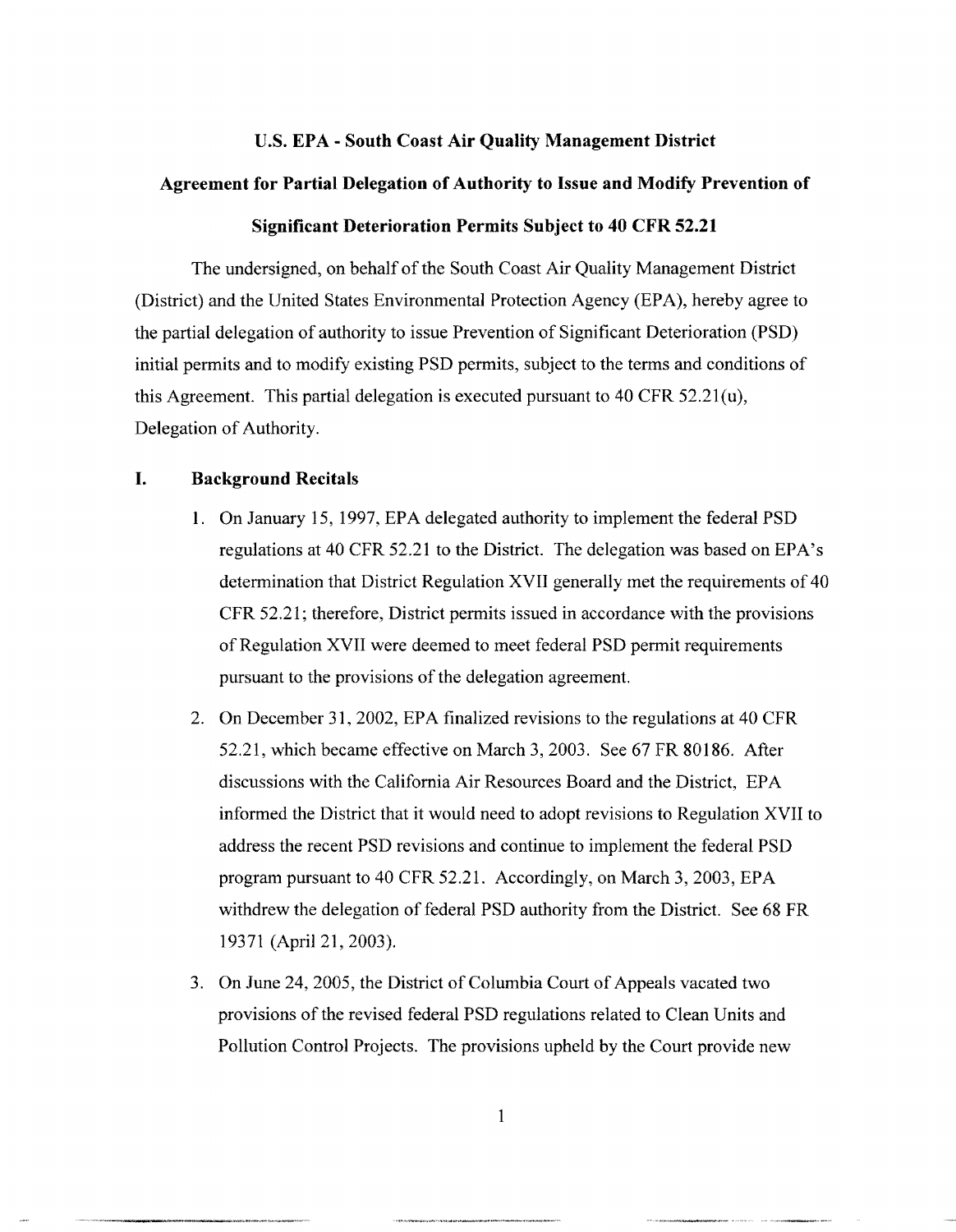additional calculation methodologies for determining if a proposed project will result in a major modification and the application of a Plantwide Applicability Limit (PAL).

## **II. Scope of Partial Delegation**

- 1. The provisions upheld by the court ( additional calculation methodologies and PALs) are not specifically addressed by Regulation XVII. Therefore, this partial delegation of authority to issue and modify PSD permits does not delegate authority to the District to modify PSD permits when the applicant seeks to use the additional calculation methodologies promulgated in 40 CFR 52.21 but not set forth in Regulation XVII and does not delegate authority to issue new or modified PSD permits based on PALS.
- 2. For all applications for new or modified PSD permits other than those set forth in paragraph 1 above, the existing District regulations continue to generally meet the requirements of 40 CFR 52.21 for issuing PSD permits; therefore District permits issued in accordance with the provisions of Regulation XVII shall be deemed to meet federal PSD permit requirements pursuant to the provisions of this delegation agreement.

## **III. Applicability**

- 1. EPA and the District have agreed to this partial delegation of PSD authority to allow the District to issue initial and modified PSD permits, except for modifications seeking to determine PSD applicability based on the additional calculation methodologies set forth in 40 CFR 52.21 and new or modified PSD permits seeking PALs. (Modifications include Administrative Amendments, Major Modifications, and non-Major Modifications.)
- 2. Pursuant to this partial delegation agreement, the District shall have primary responsibility for issuing all new and modified PSD permit(s).
- 3. The authority to issue a PSD permit containing a PAL is not delegated to the District as part of this delegation agreement. If any facility subject to this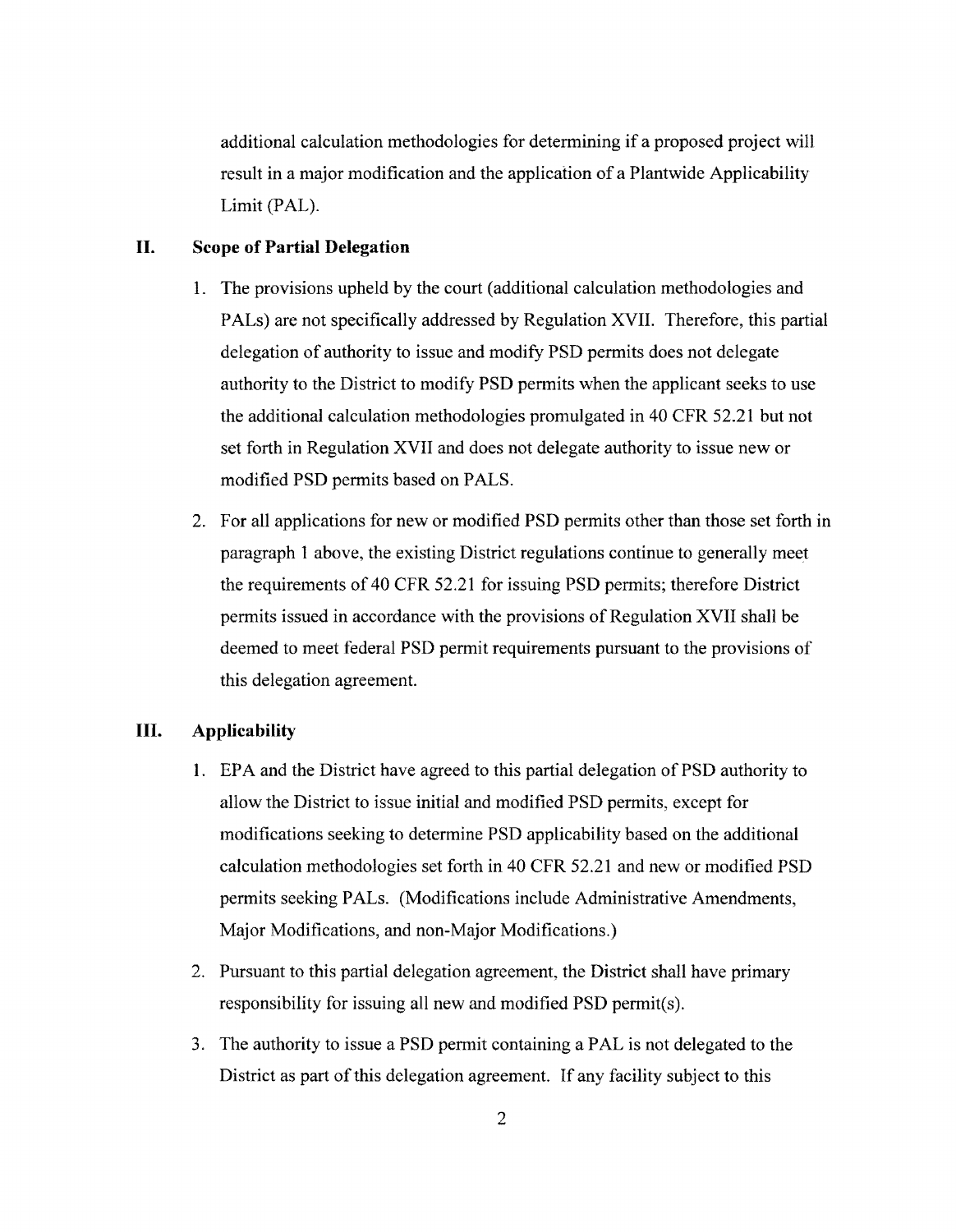agreement requests a permit modification to incorporate conditions for a PAL, as provided in 40 CFR 52.2l(aa), EPA shall process the application and issue the final PAL permit for the modification.

- 4. If any source seeks a PSD permit modification based on determining applicability with the additional calculation methodologies set forth in 40 CFR 52.21 (as revised in 2002), EPA shall issue the PSD permit.
- 5. This partial delegation of PSD authority becomes effective upon the date of the signatures of both parties to this Agreement.

### **IV. General Delegation Conditions**

- 1. The District shall issue PSD permits under this partial delegation Agreement in accordance with the PSD requirements of the District's Regulation XVII and 40 CFR 52.21, as amended on December 31, 2002; except as provided in subsection III.
- 2. This partial delegation may be amended at any time by the formal written agreement of both the District and the EPA, including amendments to add, change, or remove terms or conditions of this Agreement.
- 3. EPA may review the PSD permit( s) issued by the District to ensure that the District's implementation of this delegation Agreement is consistent with federal PSD regulations for major sources and major modifications (40 CFR 52.21).
- 4. If the EPA determines that the District is not implementing or enforcing the PSD program in accordance with the terms and conditions of this partial delegation agreement, the requirements of Regulation XVII, 40 CFR 52.21, 40 CFR 124 or the Clean Air Act, this partial delegation agreement may be revoked in whole or in part. Any such revocation shall be effective as of the date specified in a Notice of Revocation to the District.
- 5. If the District determines that issuing a PSD permit in accordance with the terms and conditions of this agreement, the requirements of Regulation XVII, 40 CFR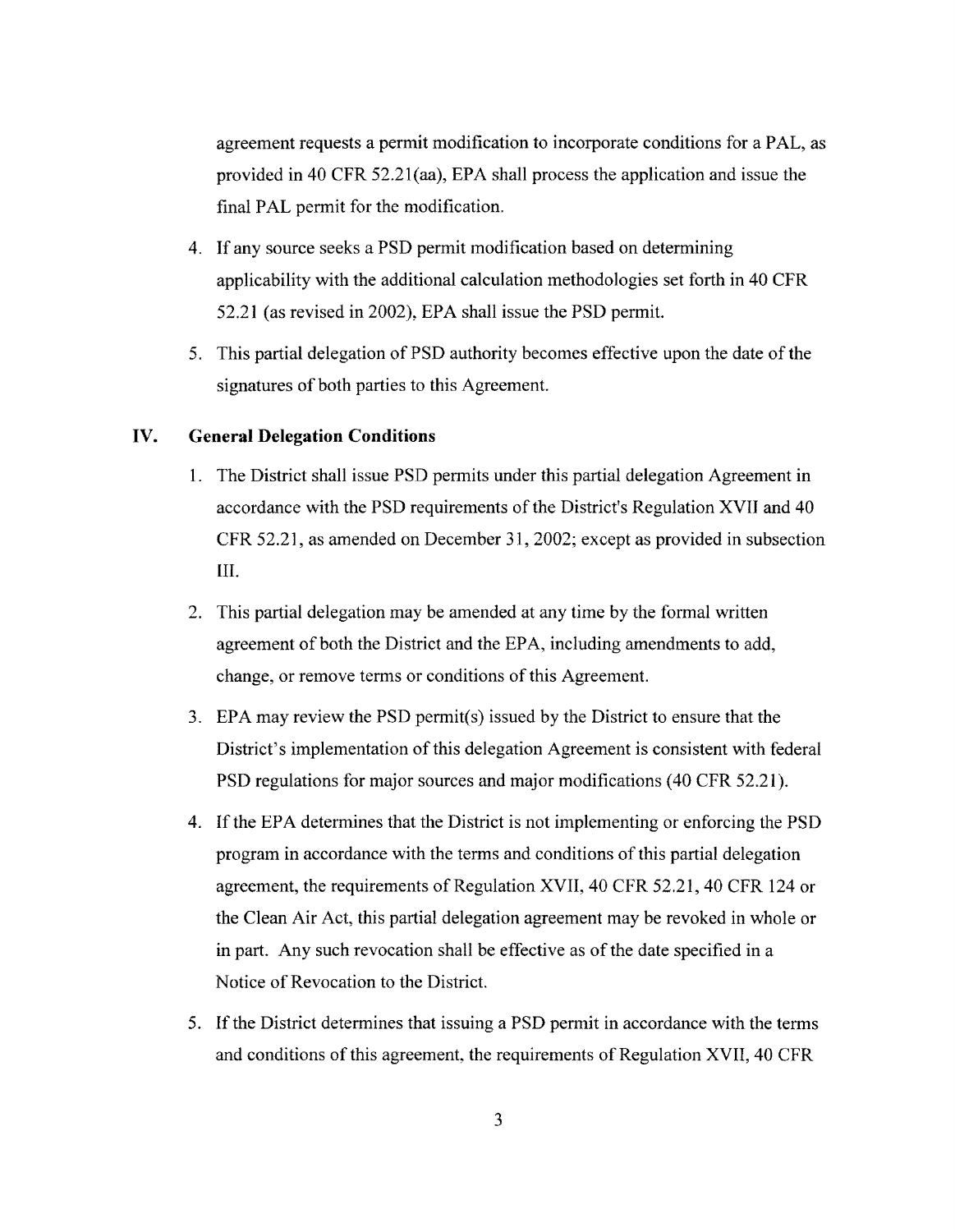52.21, 40 CFR 124, any other applicable regulations or guidance memorandum, or the Clean Air Act conflicts with State or local law, or exceeds the District's authority or resources to fully and satisfactorily carry out such responsibilities, the District after consultation with EPA, may remand administration of these permits to EPA. Any such remand shall be effective as of the date specified in a Notice of Remand to EPA.

6. The permit appeal provisions of 40 CFR 124, including subpart C thereof, pertaining to the Environmental Appeals Board (EAB), shall apply to all federal PSD permitting action appeals to the EAB for permits issued by the District under this partial delegation agreement. For purposes of implementing the federal permit appeal provisions under this partial delegation, if there is a public comment requesting a change in a draft preliminary determination or draft permit conditions, the final permit issued by the District shall contain a statement that for federal PSD purposes and in accordance with 40 CFR 124.15 and 124.19, (1) the effective date of the permit shall be 30 days after the date of the final decision by the District to issue, modify, or revoke and reissue the permit; and (2) if an appeal is made to the EAB, the effective date of the permit shall be suspended until such time as the appeal is resolved. Failure by the District to comply with the terms of this paragraph shall render the subject permit invalid for PSD purposes.

#### **V. Communication Between EPA and the District**

The District and EPA will use the following communication procedures:

1. The District will forward to EPA copies of ( 1) the findings related to the PSD application, (2) the justification for the District's preliminary determination, (3) the draft permit and (4) all public notices required by 40 CFR 124. Such copies shall be provided at or prior to the beginning of the public comment period for each PSD preliminary determination. EPA will provide comments to the District as soon as possible prior to the close of the public comment period.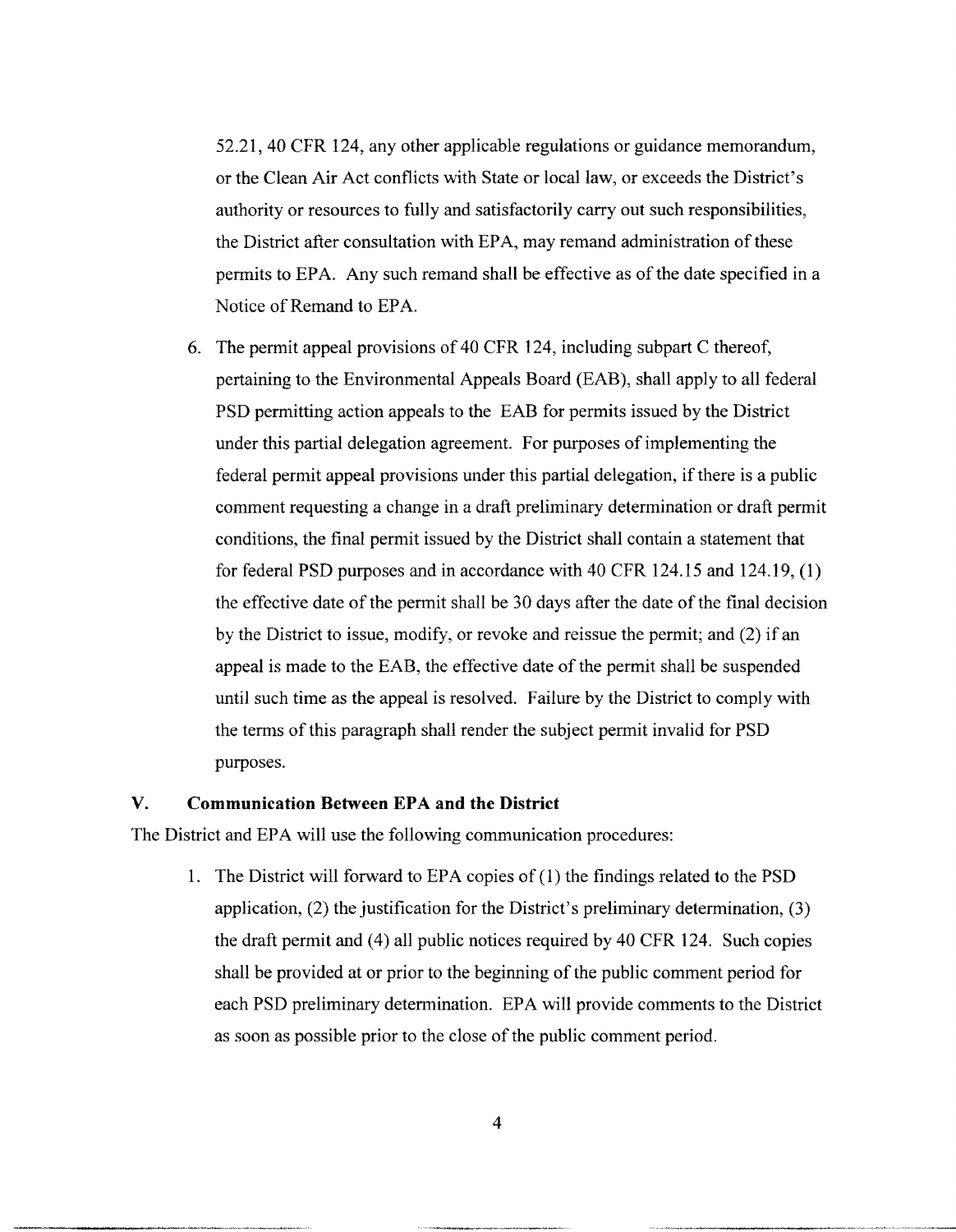- 2. The District will forward to EPA copies of the final action for each PSD permit application at the time of issuance, as well as copies of substantive public comments.
- 3. The District will send to EPA a copy of all PSD non-applicability determinations that utilize netting. All such determinations must be accompanied by a written justification.

### **VI. EPA Policies Applicable to PSD Review**

- 1. EPA is responsible for the issuance of PSD permits on Indian Lands, under Sections 110 and 301 of the Clean Air Act and for those situations set forth in Section III above. This agreement in no way grants or delegates any authority under the Clean Air Act on Indian Lands to the District.
- 2. All PSD BACT determinations are required to perform a "top-down" BACT analyses. EPA will consider as deficient any BACT determination that does not begin with the most stringent control options available for that source category.
- 3. The District must consult with the appropriate Federal, State and local land use agencies prior to issuance of a PSD permit preliminary determination. For the purposes of the Endangered Species Act (ESA), the District shall:
	- a. Notify the Fish and Wildlife Service (FWS) and EPA when a PSD permit application has been received, in order to assist EPA in caring out its nondelegable responsibilities under Section 7 of the ESA (PL 97-304).
	- b. Notify applicants of the potential need for consultation between EPA and FWS if an endangered species may be affected by the project.
	- c. Refrain from issuing a final PSD permit unless FWS has determined that the proposed project will not adversely affect any endangered species.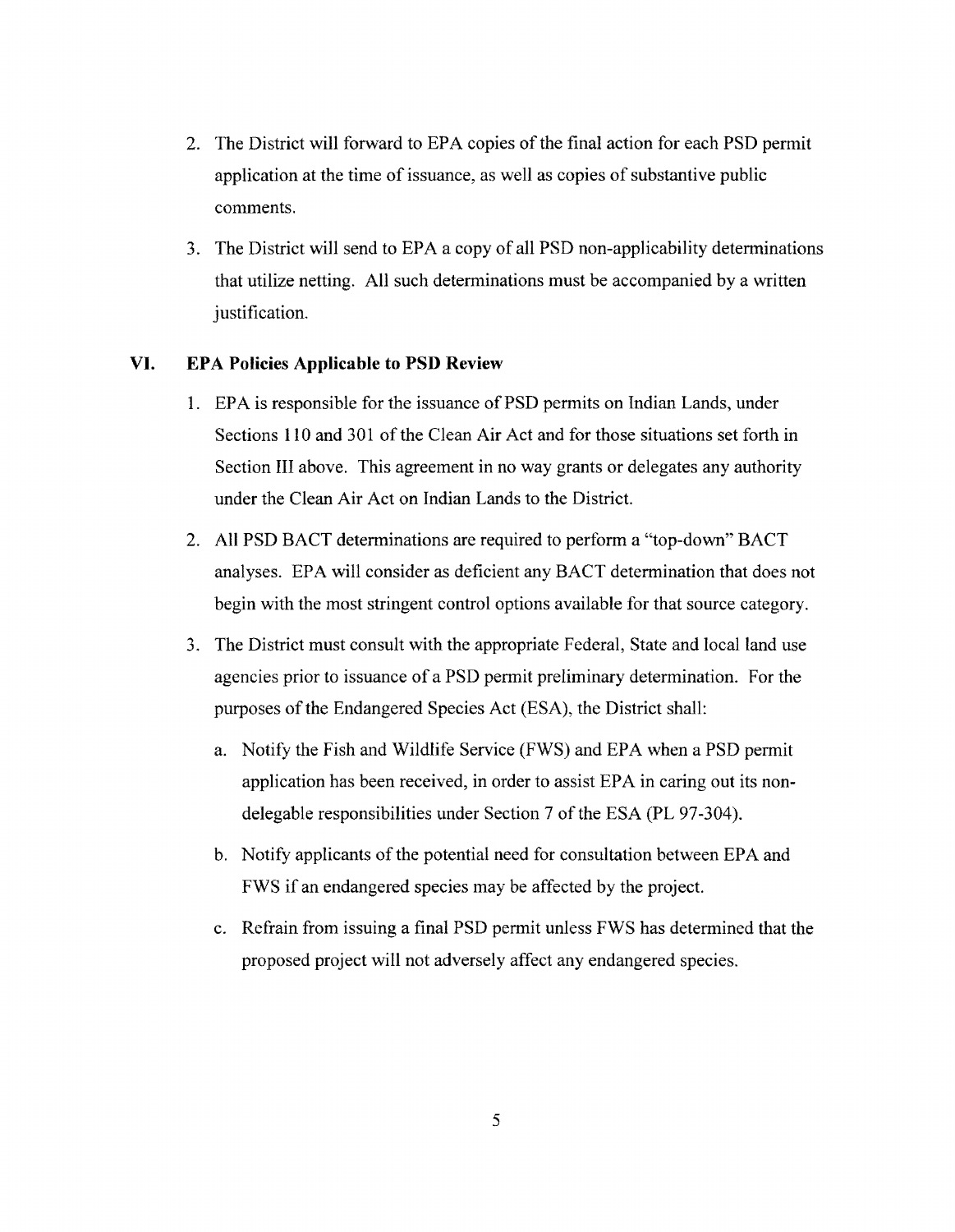# **VII. Permits**

- **1.** The District shall request and follow EPA guidance on any matter involving the interpretation of Sections 160-169 of the Clean Air Act or 40 CFR 52.21, relating to applicability determinations, PSD permit issuance and enforcement.
- 2. The District will at no time grant any waiver to the PSD permit requirements.
- 3. Authorities to Construct must include appropriate provisions to ensure permit enforceability. Permit conditions shall, at a minimum, contain reporting requirements on initiation of construction, start-up, and source testing (where applicable). Upset/breakdown and malfunction conditions shall be included in all permits.
- 4. When any conditions of a PSD permit are incorporated into a Title V permit, the District shall clearly identify PSD as the basis for those conditions.

### **VIII. Permit Enforcement**

- 1. The primary responsibility for enforcement of the PSD regulations rests with the District. The District will enforce the provisions of the PSD program except in those cases where District rules or policy are more stringent. In that case, the District may elect to implement the more stringent requirements.
- 2. Nothing in this partial delegation agreement shall prohibit EPA from enforcing the PSD provisions of the Clean Air Act, 40 CFR 52.21 or any PSD permit issued by the District pursuant to this agreement.
- 3. In the event that the District is unwilling or unable to enforce a provision of this partial delegation agreement with respect to a source subject to the PSD regulations, the District will immediately notify the Air Division Director.
- Ill
- Ill
- Ill